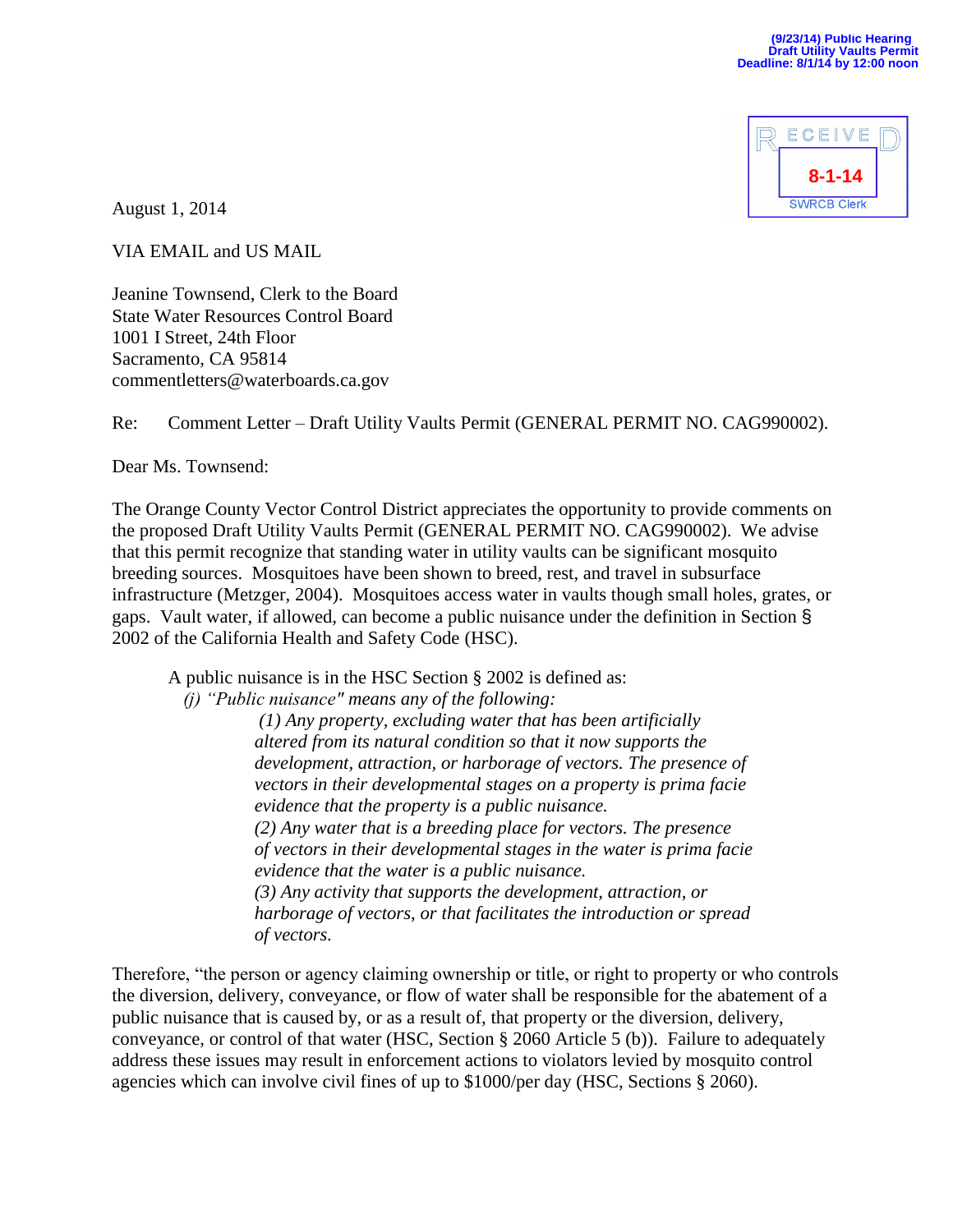In order to minimize the opportunity for mosquito breeding in utility vaults, we recommend the use of best management practices that specifically detour mosquitoes in subsurface infrastructure which can be found in the California Department of Public Health's *Best Management Practices for Mosquito Control in California* guidance manual, [http://www.cdph.ca.gov/HealthInfo/discond/Documents/BMPforMosquitoControl07-12.pdf.](http://www.cdph.ca.gov/HealthInfo/discond/Documents/BMPforMosquitoControl07-12.pdf) A reference to this document should be incorporated in to the following section of this draft order.

## Add underlined:

## Section C. 3.c.iv., Page 16

*iv. Pollution Control Measures*

*Each Discharger covered by this Order shall develop a description of BMPs appropriate for their site(s) and operations and implement such BMPs. The appropriateness and priorities of BMPs in a PLAN must reflect identified potential sources of pollutants described in section above. In addition, the Discharger should discuss the advantages and limitations of each BMP. If relevant, include a flow diagram describing the conditions under which specific pollution control measures and/or BMPs will be deployed. The description of pollution control measures and/or BMPs shall address the following minimumcomponents:*

*(a) Good Housekeeping. The Discharger shall identify and discuss good housekeeping BMPs which can be adopted to prevent or control the discharge of pollutants. Examples of best practices that should be considered by each Discharger include, but are not limited to, the following:*

*(1) Maintain areas surrounding the utility vault and underground structure so that they are kept clean and orderly prior to dewatering activities so as to minimize the presence of pollutants in discharges.* 

*(2)……*

*(5) Maintain vault or underground structure free of mosquitoes by incorporating appropriate specific mosquito exclusion or reduction strategies as outlined in the California Department of Public Health's Best Management Practices for Mosquito Control in California guidance manual,* 

*[http://www.cdph.ca.gov/HealthInfo/discond/Documents/BMPforMosquitoControl07-12.pdf.](http://www.cdph.ca.gov/HealthInfo/discond/Documents/BMPforMosquitoControl07-12.pdf)* 

## Section C. 4., Page 19

*Dischargers shall dispose of solids removed from liquid wastes in accordance with applicable federal, state and local laws, regulations, and ordinances.*

*Utility vaults have been found to hold water and provide conditions conducive to the breeding of mosquitoes. Close collaboration and cooperative efforts among Permittees, local mosquito and vector control agencies, Water Board staff, and the State Department of Public Health are necessary to minimize potential nuisances and public health impacts resulting from vector breeding.*